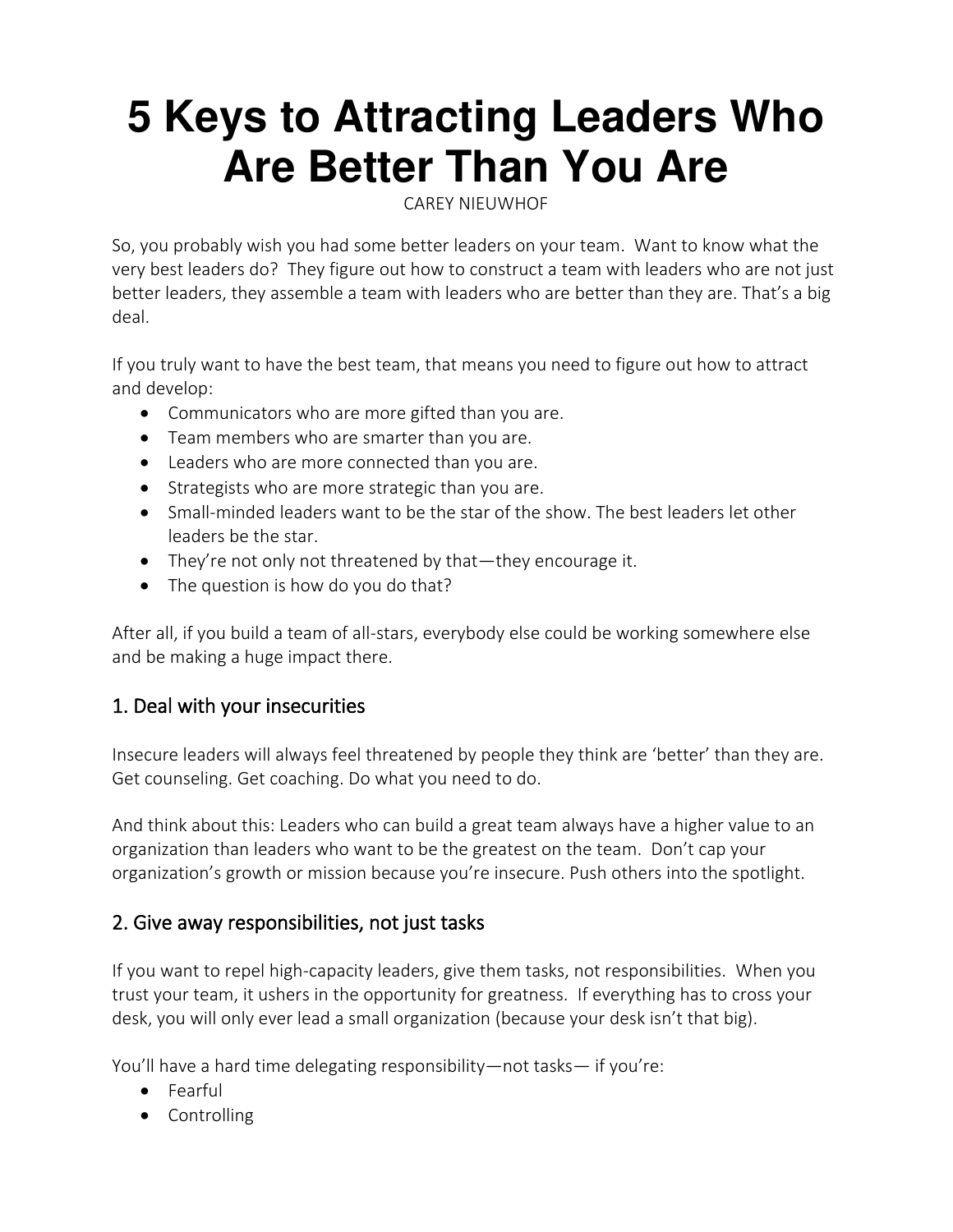- Insecure
- Egotistical
- Unclear

Want to get started on handing off more responsibility? Make fewer decisions this month. And hire and recruit people who make better decisions than you do.

## 3. Share the spotlight

If you must be front and center all the time, you create a whole host of problems, chief of which is that you'll demotivate your team because you steal all the airtime, the attention or the credit. Smart leaders will leave or never join your team in the first place. Pushing other people into the spotlight is the hallmark of great leadership.

There's a weird irony here. Leaders who hog the spotlight often do it because they want to be known. But you can (ironically) become well known and respected because you give away the spotlight.

Case in point… I host a [leadership podcast](https://podcasts.apple.com/us/podcast/carey-nieuwhof-leadership-podcast-lead-like-never-before/id912753163) on which I interview some of the top people in leadership today.

It can be hard when you're interviewing guests to not jump in and offer your own insights. But I made it a rule of thumb early on that I would try to be quiet and let the guest talk 90- 95% of the time (sometimes I make an episode a roundtable, but most episodes, I follow this rule). So when I'm on my game, I say very little. Other than to occasionally make a comment or ask the next question. I really want the guest and the listener to be the heroes.

Here's the surprise: The thing I've probably become best known for is my podcast where I hardly talk during an interview.

## 4. Make it your job to help others succeed

Sometimes the best way to win is to stop trying to help yourself succeed and start spending your time trying to help other people succeed. The longer I've led, the more I realize that as a leader, I have a very small lane in which to exercise my gifts, and mostly my job is to clarify the mission, vision and strategy and clear obstacles for everyone else.

In other words, I'm not focused on me…but rather on something bigger than me (the mission) and on the team, trying to make sure they soar. Worried you might lose out on what you want in the process? As Zig Ziglar said, if you help enough people get what they want, you'll eventually get what you want.

Helping others succeed will ultimately be your greatest success.